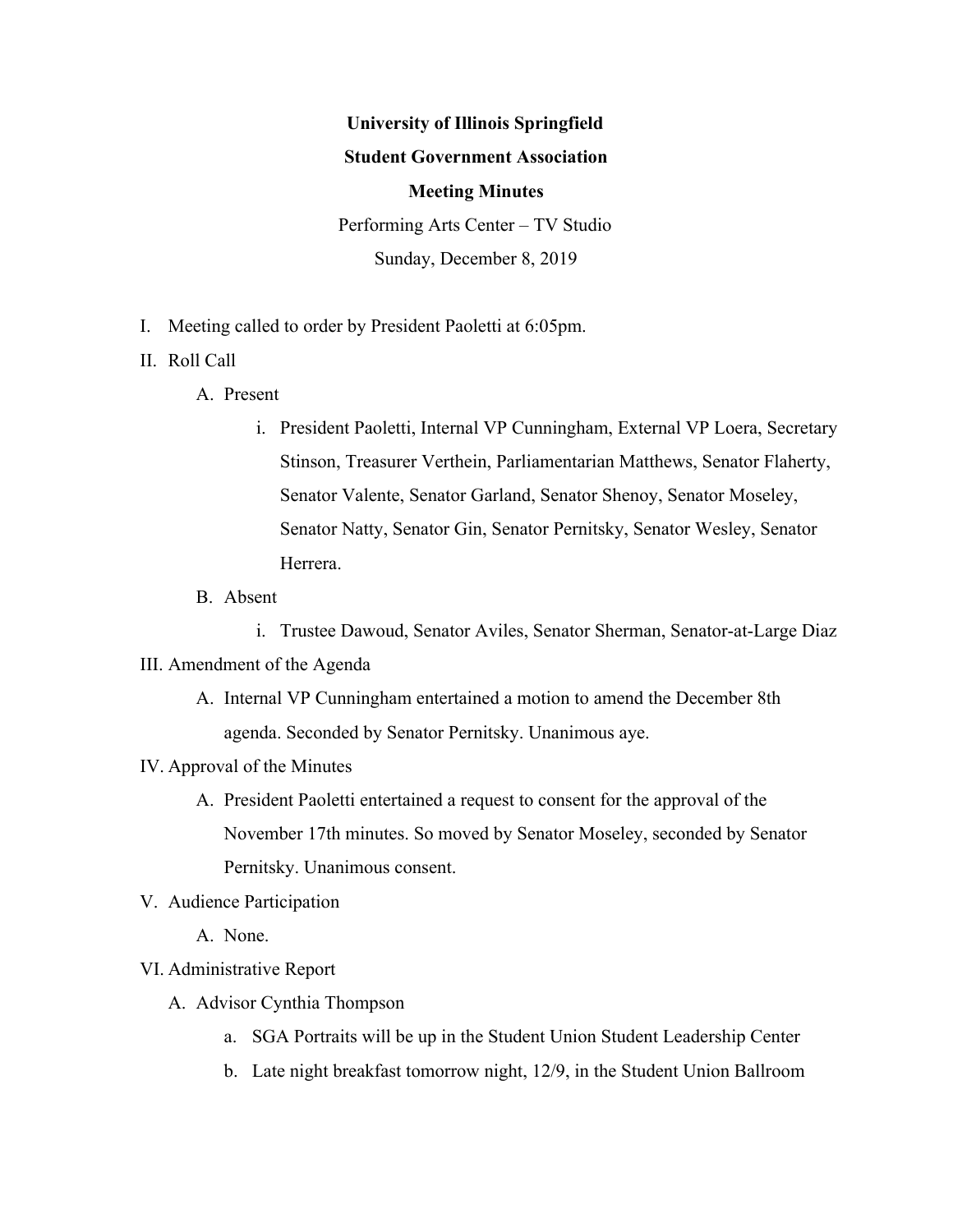### VII. Officer Reports

- A. President Paoletti
	- i. Tuition increase
		- 1. Campus Tuition and Fees Committee tuition increase will go mainly to salaries, student workers' wages, and maintenance on campus
		- 2. At Campus Senate, SGA members voted no toward tuition increase in order to maintain affordability
		- 3. Chancellor changed recommendation from 1.8% in undergraduate tuition to 1% increase in both undergraduate and graduate tuition
		- 4. Treasurer Verthein voted against this, would rather increase by 1.8% rather than passing a 1% increase now, and then potentially facing another 1% increase in the near future
		- 5. Board of Trustees to vote on this potential increase at their next meeting
		- 6. All three campuses approach tuition increases separately, this specific increase is only for UIS
	- ii. Boredom on campus
		- 1. Survey will be posted to students to fill out to get more information on this issue so that it can be resolved in the best way possible
	- iii. Shelter-in-place drill
		- 1. Discussion at Campus Senate
		- 2. Thoughts that it should be a faculty-led drill
		- 3. Considerations for individuals who have had past negative experiences with shooter drills
		- 4. Potential training in future
	- iv. Clothing drive idea for next semester
	- v. Downtown shuttle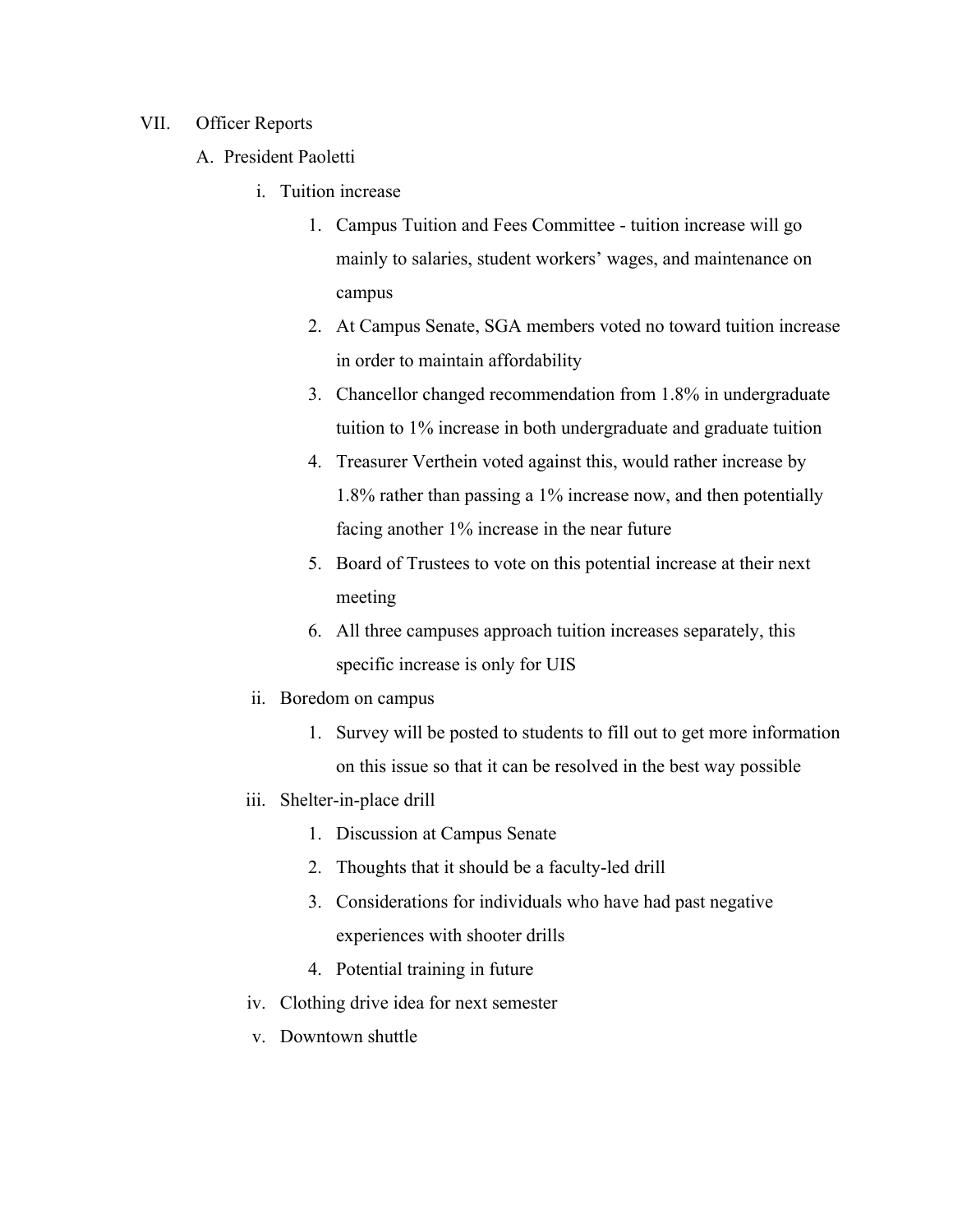- 1. Served about 15 students per weekend over the course of the semester
- 2. There are still bumps to work out with this communication and efficiency needs to be improved between students and company
- vi. \$20 worth of free Lyft rides thanks to co-op with Sangamon County and Springfield Police
	- 1. May bring this idea to campus and have this as a regular benefit for students
- B. Trustee Dawoud
	- i. No report.
- C. Internal Vice-President Cunningham
	- i. Sponsored Resolution #16 to be discussed later in meeting
	- ii. UIS deficit in applications for this point in the year
		- 1. Dropped application fee and now are ahead of schedule
- D. External Vice-President Loera
	- i. Trello to be used starting next semester for better communication and delegation among SGA

## E. Treasurer Verthein

- i. Change in SOFA requests beginning in Spring 2020 semester requests will be due on the Wednesday before each meeting
- ii. Meeting with Kristi Barnwell was postponed
- iii. Met with Ann Comerford and Ashley Hall from the Student Union not experiencing as much faculty traffic during the week as much as desire
- F. Secretary Stinson
	- i. No report.
- G. Parliamentarian Matthews
	- i. No report outside of Rules & Constitution Committee.

### VIII. Senator Reports

A. College of Business & Management Senator: Nolan Flaherty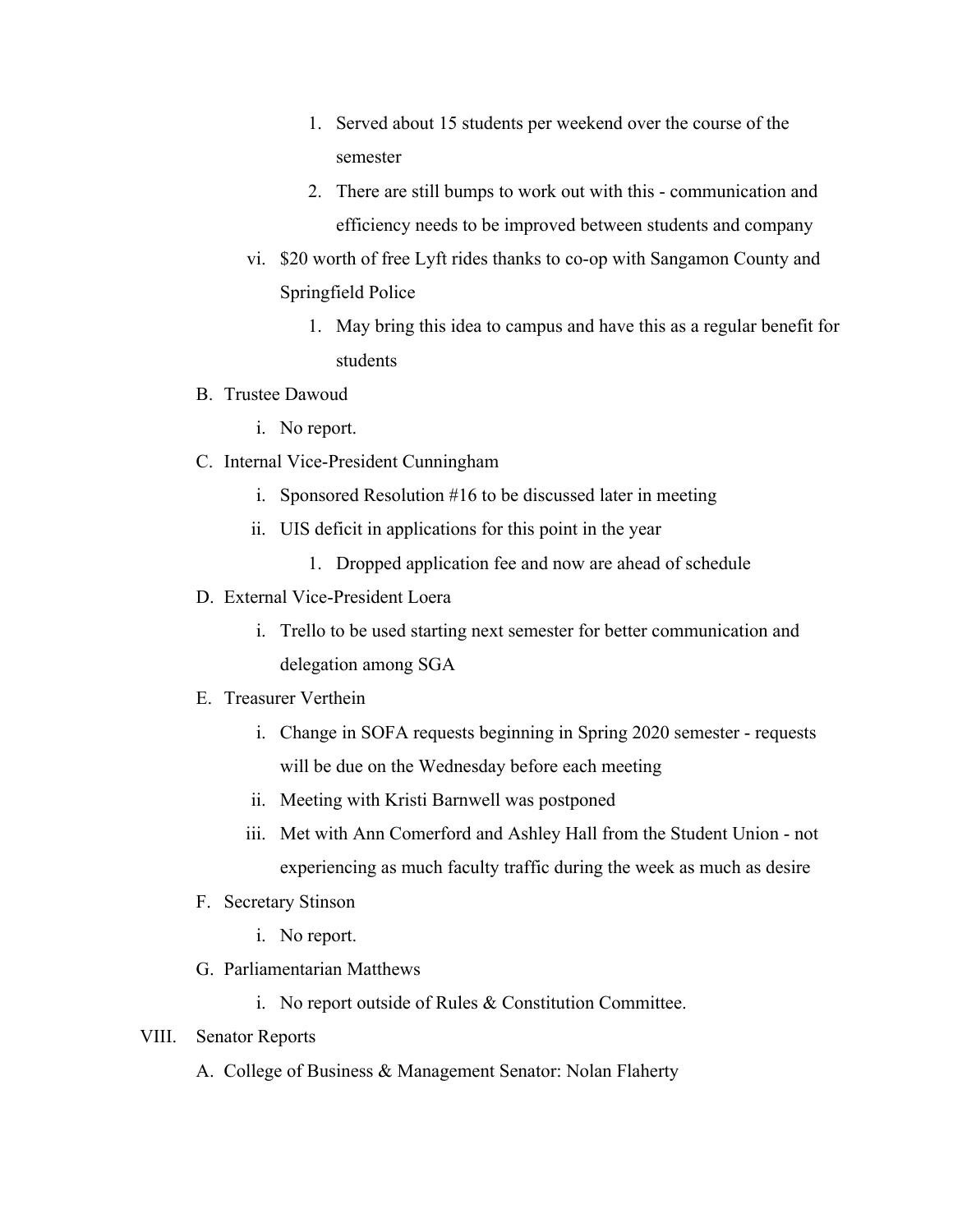- i. Intercollegiate Athletic Committee new athletic director that was chosen was not at the meeting due to position not technically starting until tomorrow, 12/9
	- 1. Funding in athletics teams currently funding about 20% of their budget, so a lot of fundraising is having to be done
	- 2. Corporate sponsorships down by 27% from 2018-2019 fiscal year
		- a. Lost biggest sponsorship, Pepsi, when the Student Union was built
	- 3. Transfer portal system reforms to be made
		- a. Discrepancies from last year affecting current transfer process
- ii. Lyft likes idea of having allotted amount for each student to have for their own personal use
	- 1. President Paoletti believes this
	- 2. Senator Flaherty commented that Lyft is a stable corporation and would allow students to go to other areas in Springfield than just downtown, which the shuttle does not offer
	- 3. Senator Wesley is concerned with withdrawing business from small business (Gracious Cab)
- iii. Senator Moseley motion to add campus shuttle as topic for discussion later in the meeting, seconded by Senator Pernitsky.
	- 1. 14 Aye, 1 Nay. Motion passes.
- B. Senator-At-Large: Collin Moseley
	- i. Vacancies in UIS Coalition Builders
	- ii. Potential Student Life diversity training
	- iii. Met new UIS Athletic Director, seems excited for Blue Crew
	- iv. Attended the last few Campus Senate meetings
- C. Campus Resident Senator: Max Pernitsky
	- i. Lt. Gov. Stratton as potential new U of I Trustee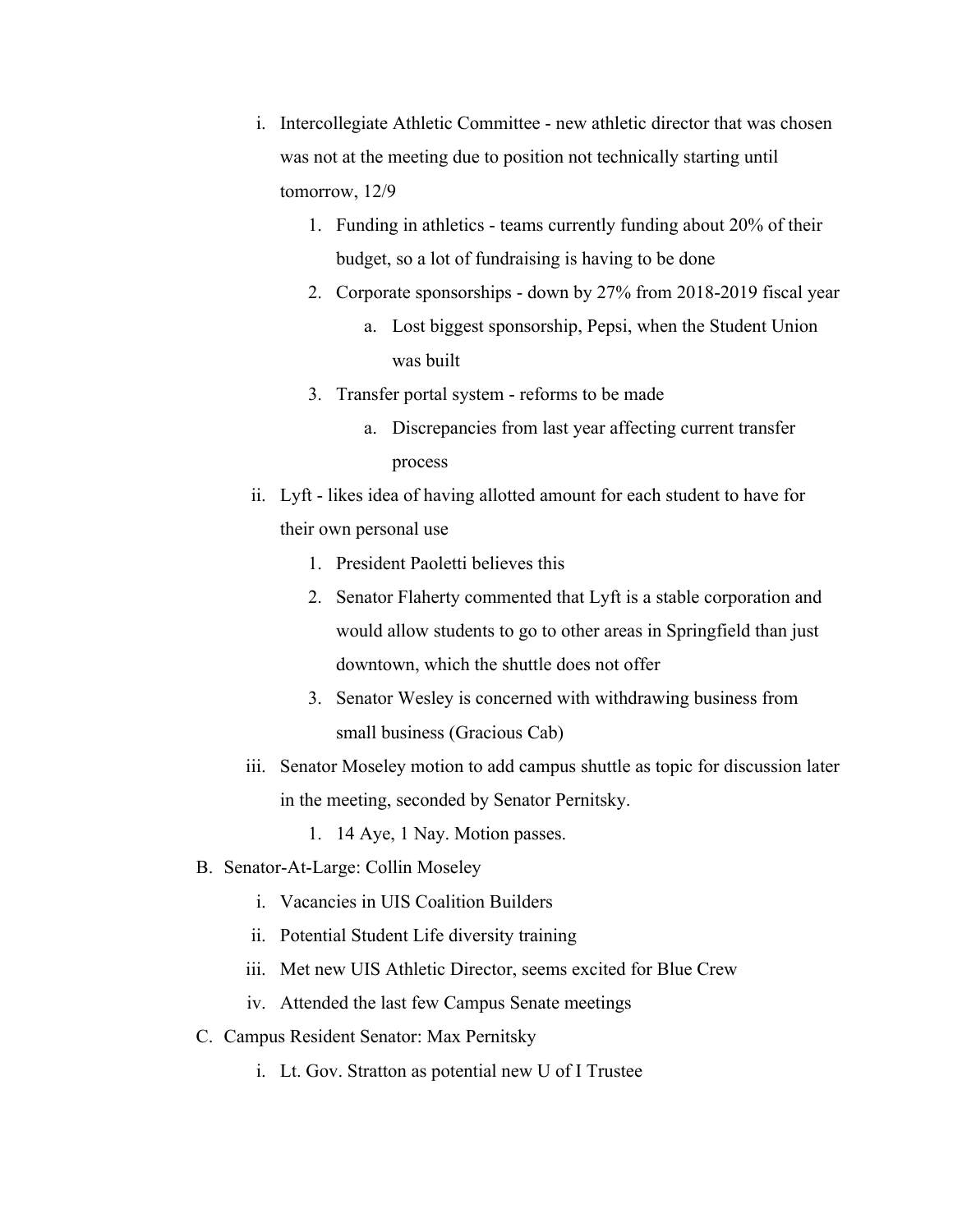- ii. Food Pantry
	- 1. Idea of rather than a student paying a parking ticket, they would have a grace period to donate 75% worth of their ticket in food to UIS food pantry, still exploring and plans to work on this mainly second semester
- iii. Potential UIS and SIU collaboration downtown
- D. Undergraduate Student Senator: Leslie Herrera
	- i. Idea of hosting clothing drive
	- ii. Idea of increasing accessibility of free menstrual products on campus
		- 1. A lot of support for this idea on campus; many other campuses do this as well
- E. International Student Senator: Sneha Shenoy
	- i. Working with admissions on adding a FAQ section for international students on the UIS Admissions webpage
	- ii. Not allowed to obtain email distribution list for international students for purposes of reaching out to them
	- iii. Developed survey for international students/international student organizations
- F. College of Education and Human Services Senator: Natty Akpulonu
	- i. Met with Dennis Papini, Vice Chancellor for Academic Affairs and Provost
		- 1. Discussed Blackboard issues/the coming changes in online learning platform
		- 2. Also discussed some departments not having advisors, such as social work department
			- a. Students can end up taking classes that are unnecessary for graduation without having advisors to advise them and prevent this
- G. Peoria Campus Senator: Angie Gin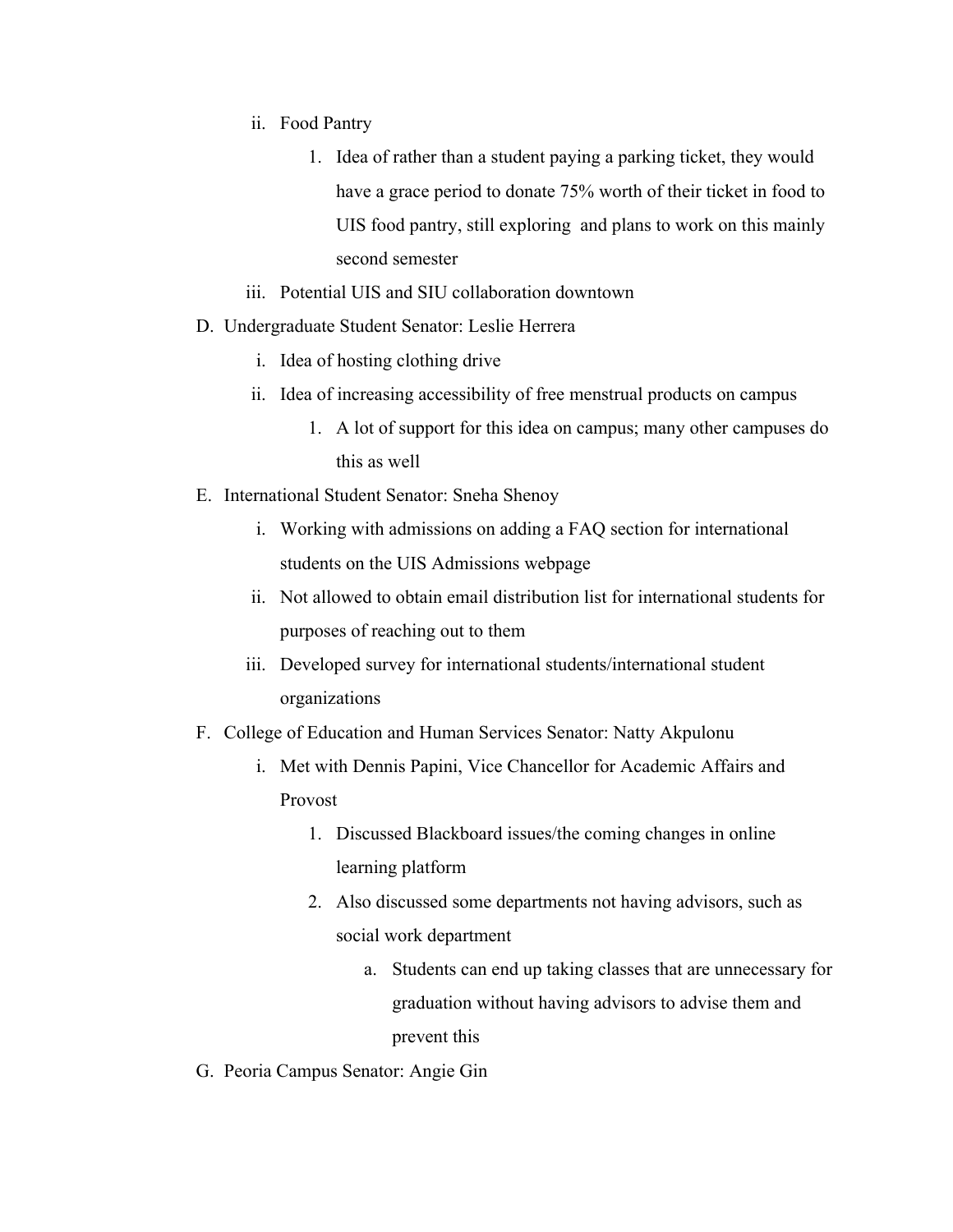- i. Peoria campus meeting was successful
- ii. Registration issues with electives, from her personal experience as a Peoria student
	- 1. Knows other Peoria students
- H. Online Student Senator: Vyvyan Wesley
	- i. Met with two online coordinators regarding online student orientation
- I. Transfer Student Senator: Gabrielle Garland
	- i. Plans to run table at new student orientation in PAC
- J. College of Public Affairs & Administration Senator: Miguel Valente
	- i. Working on issues with Blackboard
		- 1. Transition from Blackboard should be around Summer 2020
	- ii. GERC last meeting of this semester was this past Friday, 12/6
- K. College of Liberal Arts & Sciences Senator: Alex Aviles
	- i. No report.
- L. Freshman Student Senator: Caitlin Sherman
	- i. No report.
- M. Senator-at-Large: Aislinn Diaz
	- i. No report.
- IX. Committee Reports
	- A. Executive Board Committee report by President Paoletti
		- i. Adam Kinsel to be appointed Graduate Student Senator
			- 1. President Paoletti entertained a motion to appoint Adam Kinsel as
		- ii. SGA Retreat looking at dinner after January 26th meeting
	- B. Internal Affairs Committee report by Internal VP Cunningham
		- i. Last meeting cancelled for Thanksgiving
		- ii. Senator Herrera will be joining Internal Affairs
	- C. External Relations and Marketing Committee report by External VP Loera
		- i. Student Advocacy Coalition (SAC) U of I Lobby day, date TBD (most likely late February/early March)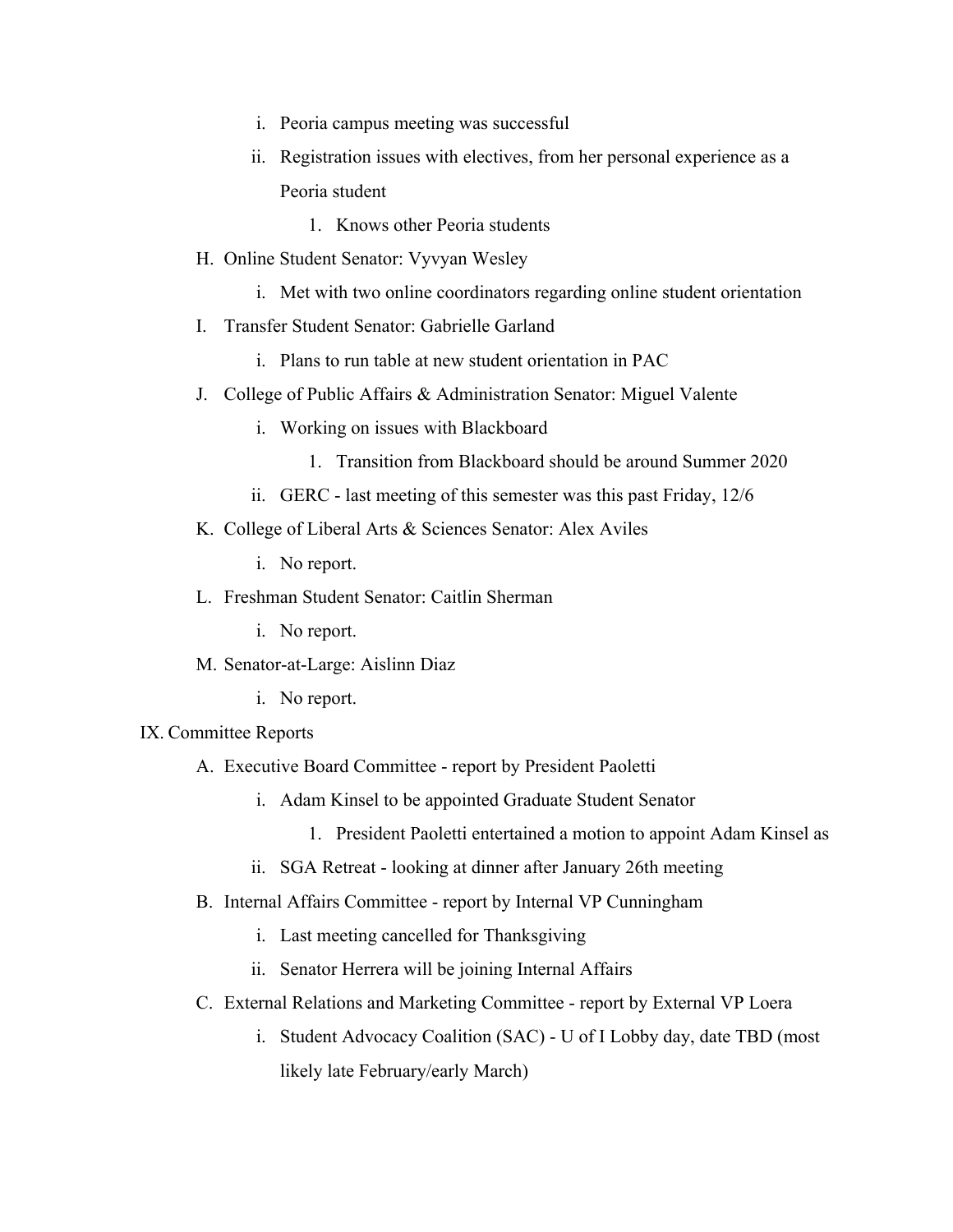- 1. January 29th UIS Capitol Orientation
- 2. Exclusive UIS Lobby Day April 13th
	- a. University-sanctioned event allows students to be excused from class
- ii. SAC meetings 4pm every Monday
- D. Rules and Constitution Committee report by Parliamentarian Matthews
	- i. Amendment to Article III of SGA Bylaws revisions to Internal Affairs and Rules and Constitution Committee descriptions
	- ii. President Paoletti entertained a motion to amend Article III of the SGA Bylaws. So moved by Senator Moseley, seconded by Senator Pernitsky. Unanimous aye.

#### X. Old Business

- A. Campus Tuition Increase
	- i. Discussion of ideas for mitigation of cost of attendance
		- 1. Reducing parking costs
		- 2. General consensus in desire for creative alternatives to tuition increase
		- 3. Increasing corporate sponsorships again
		- 4. Question of donors and where those specific donations
		- 5. Discussion of repaving road by Student Union
		- 6. Treasurer Verthein entertained a motion to table this discussion for the next meeting. Seconded by Senator Pernitsky. Unanimous aye.

#### XI. New Business

- A. Resolution 16 BOT Meeting Request
	- i. Currently, U of I's BOT meets at UIS only once at UIS Campus in late May, when students are not present.
	- ii. Resolution requests the BOT meets at UIS in early May when students are still present for the academic year.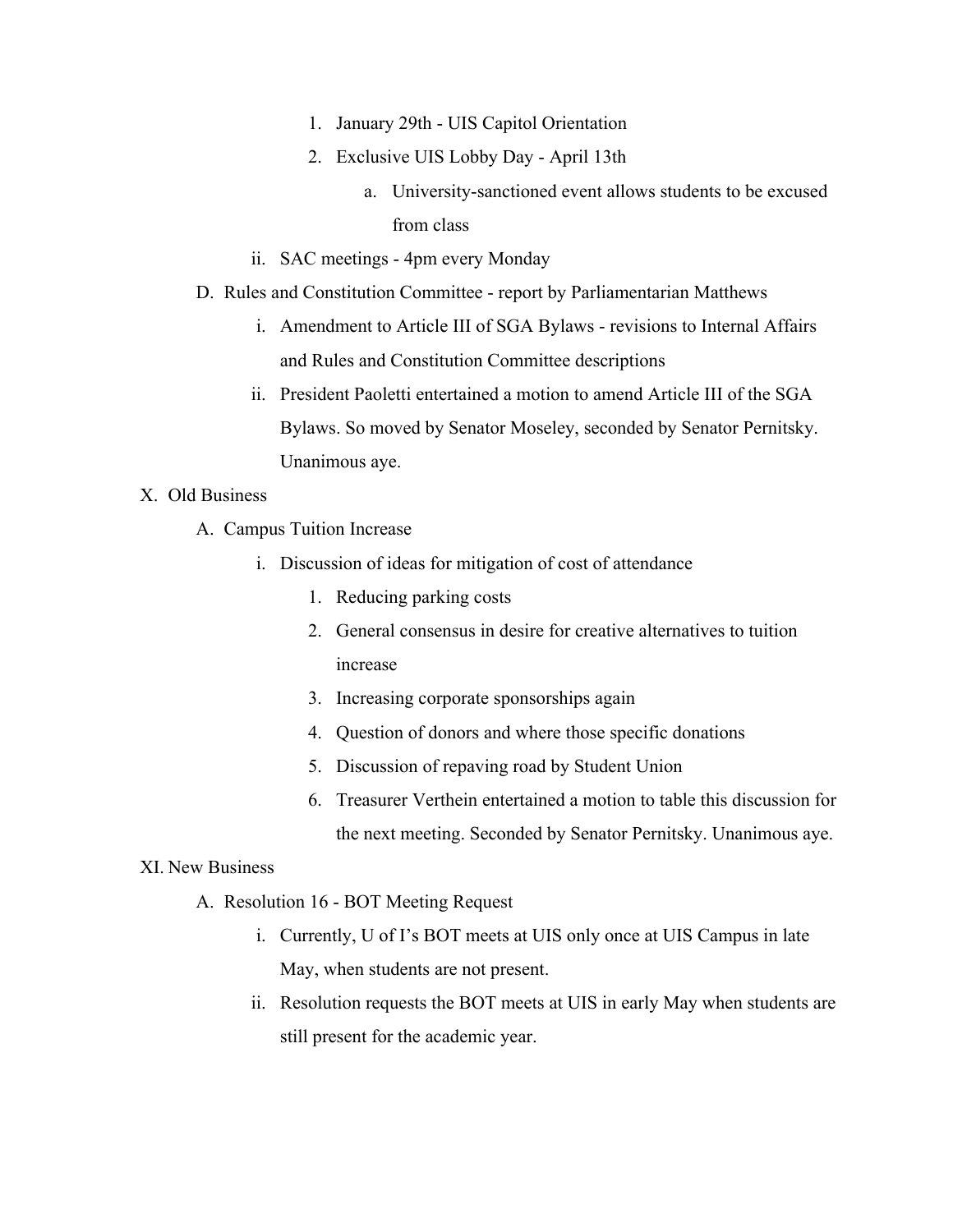- iii. Senator Moseley entertained a motion to approve Resolution #16. Seconded by Senator Pernitsky. Unanimous aye.
- B. SGA Election
	- i. Voting decreased in the past fall election
- C. End of Semester Review VP Cunningham
- XII. Discussion
	- A. SGA 2020 Goals
		- i. Request for each SGA member to present an idea to work on at first Spring 2020 meeting in January
		- ii. SGA Budget
			- 1. Discussion of getting reports from groups that have received funding from SGA to review how the money has been utilized
			- 2. Plans for Spring Election Week significant amount of SGA budget to be used on this
			- 3. Plans to use money to increase SGA marketing
			- 4. Plans to increase SGA's downtown presence
				- a. Reaching out to Mayor of Springfield and Downtown Springfield, Inc. to establish relationships with SGA
	- B. Lyft
		- i. Contract with Gracious Cab Company, which provided downtown shuttle, ended November 23rd
		- ii. Senator Pernitsky emphasized that nothing should be done until there is a meeting with Lyft, and to consider favoring Lyft if it would be significantly cheaper
			- 1. Parliamentarian Matthews: emphasis should be placed on providing rides for things like job interviews, help students if their car breaks down, or get them to the grocery store if they do not have their own car
			- 2. Senator Moseley proposed linking Lyft funds to iCards